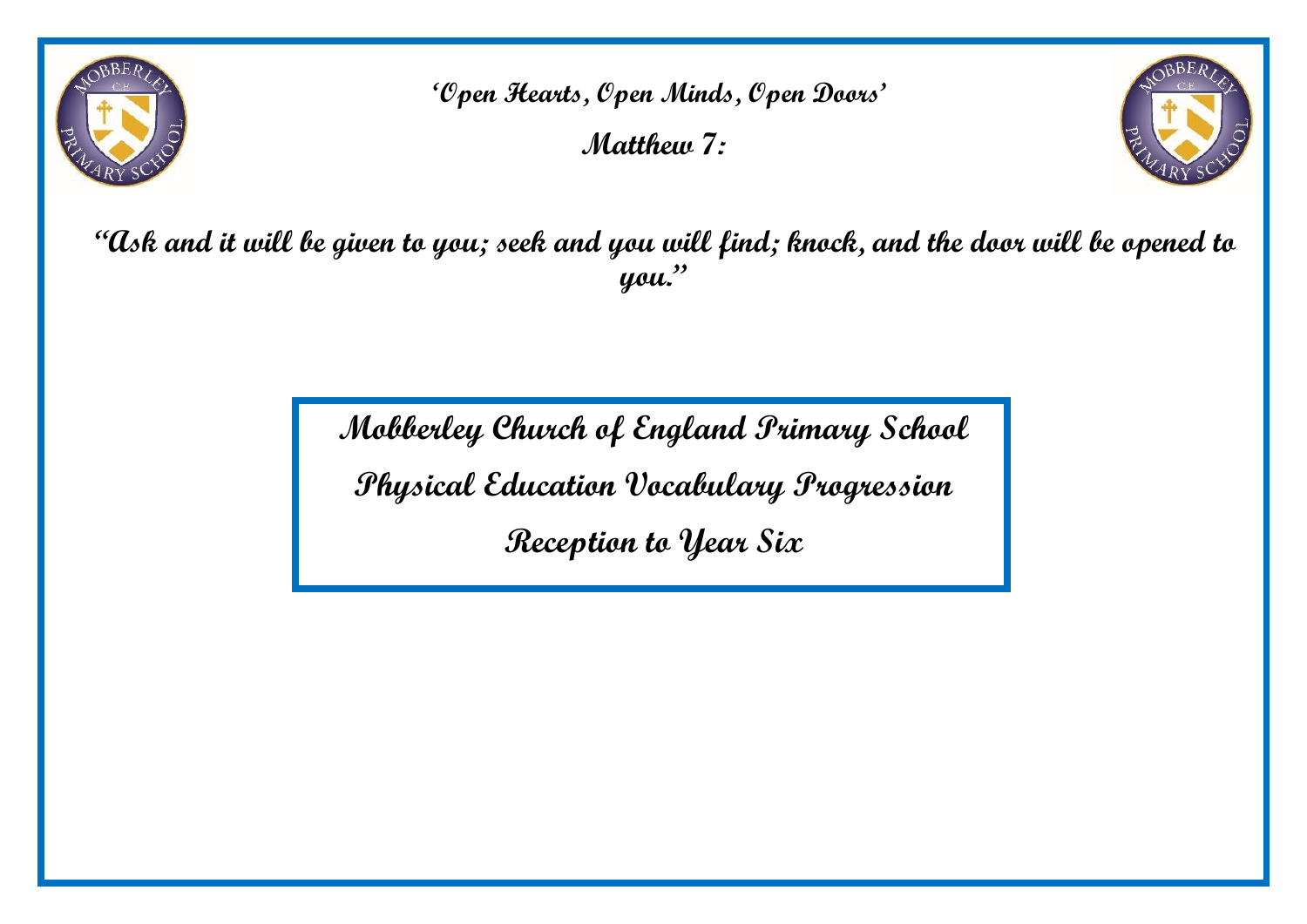| <b>EYFS</b>                                                                                                                                                                                                                 | <b>Year One</b>                                                                                                                                                                                                                                                                | <b>Year Two</b>                                                                                                                                                                                                                            | <b>Year Three</b>                                                                                                                                                                                                                                                                                  | <b>Year Four</b>                                                                                                                                                                                                                                                                                            | <b>Year Five</b>                                                                                                                                                                                                                                              | <b>Year Six</b>                                                                                                                                                                                                                   |
|-----------------------------------------------------------------------------------------------------------------------------------------------------------------------------------------------------------------------------|--------------------------------------------------------------------------------------------------------------------------------------------------------------------------------------------------------------------------------------------------------------------------------|--------------------------------------------------------------------------------------------------------------------------------------------------------------------------------------------------------------------------------------------|----------------------------------------------------------------------------------------------------------------------------------------------------------------------------------------------------------------------------------------------------------------------------------------------------|-------------------------------------------------------------------------------------------------------------------------------------------------------------------------------------------------------------------------------------------------------------------------------------------------------------|---------------------------------------------------------------------------------------------------------------------------------------------------------------------------------------------------------------------------------------------------------------|-----------------------------------------------------------------------------------------------------------------------------------------------------------------------------------------------------------------------------------|
|                                                                                                                                                                                                                             |                                                                                                                                                                                                                                                                                |                                                                                                                                                                                                                                            | <b>Vocabulary - Gymnastics</b>                                                                                                                                                                                                                                                                     |                                                                                                                                                                                                                                                                                                             |                                                                                                                                                                                                                                                               |                                                                                                                                                                                                                                   |
| Warm up<br>Cool down<br>Control<br><b>Balance</b><br>Move<br>Jump<br>Land<br>High<br>Low<br>Shape<br>Travel<br>Health<br>Explore<br>Diet<br>Stretch<br>Exercise<br>Healthy<br>Safety<br>Space<br>Copy<br>Watch<br>Equipment | <b>Points</b><br><b>Patches</b><br>High<br>Low<br>Travel<br>strong (tension)<br>stretch (extension)<br>control<br>Flight<br><b>Bounce</b><br>Jump<br>Flexible<br><b>Balance</b><br>Stretch<br>Spin<br>Shape<br>Land<br>Wide<br><b>Narrow</b><br>Curled<br>Warm up<br>Cool down | High<br>Low<br>Travel<br>Slide<br><b>Rolling</b><br>Jump<br>Land<br>Flexible<br>Tension<br>Extension<br>Stretch<br><b>Balance</b><br>Spin<br>Shape<br>Linking<br>Sequence<br>Technique<br>Warm up<br>Cool down<br>Leap<br><b>Direction</b> | Pathway<br>Flexible<br><b>Direct</b><br>Travel<br>Stretch<br>Wide<br><b>Thin</b><br>Long<br><b>Short</b><br>Curled<br>Roll<br>Jump<br>Levels<br><b>Speeds</b><br>Sequence<br>Contrasting<br>Acceleration<br>deceleration<br>Direction<br>forwards<br><b>backwards</b><br>sideways<br>co-ordination | <b>Balance</b><br><b>Travel</b><br>Shape<br>Extension<br>Tension<br>Direction<br>Sliding<br>Rolling<br>Contrasting<br>Communication<br>co-operation<br>receiving weight<br>jumping<br>bunny hop<br>leaping<br>cart-wheel<br>twisting<br>turning<br>speeds<br>levels<br>Spin<br>flexibility<br>co-ordination | <b>Bridges</b><br><b>Balance</b><br>Travel<br>Shape<br>Roll<br>Turn<br>Jump<br>Slide<br>Levels<br>Speed<br>Direction<br>Sequence<br>Extension<br>Tension<br>Strong<br>contrasting<br>communication<br>leadership<br>Spin<br>Rotate<br>Axis<br>Flight<br>Wheel | Counter-balance<br>Counter-tension<br>Balance<br>Travel<br>Shape<br>Extension<br>Tension<br><b>Matching</b><br><b>Mirroring</b><br>contrasting<br>communication<br>leadership<br>Synchronisation<br>Canon<br>Warm up<br>Cool down |
|                                                                                                                                                                                                                             |                                                                                                                                                                                                                                                                                |                                                                                                                                                                                                                                            | leap<br>Spin<br>side<br>step<br>tension<br>extension<br>even<br>uneven<br>symmetrical<br>asymmetrical                                                                                                                                                                                              | Warm up<br>Cool down                                                                                                                                                                                                                                                                                        | <b>Spring</b><br>Leap<br>take-off<br>land<br>clock wise & anti<br>clock wise<br>Warm up<br>Cool down                                                                                                                                                          |                                                                                                                                                                                                                                   |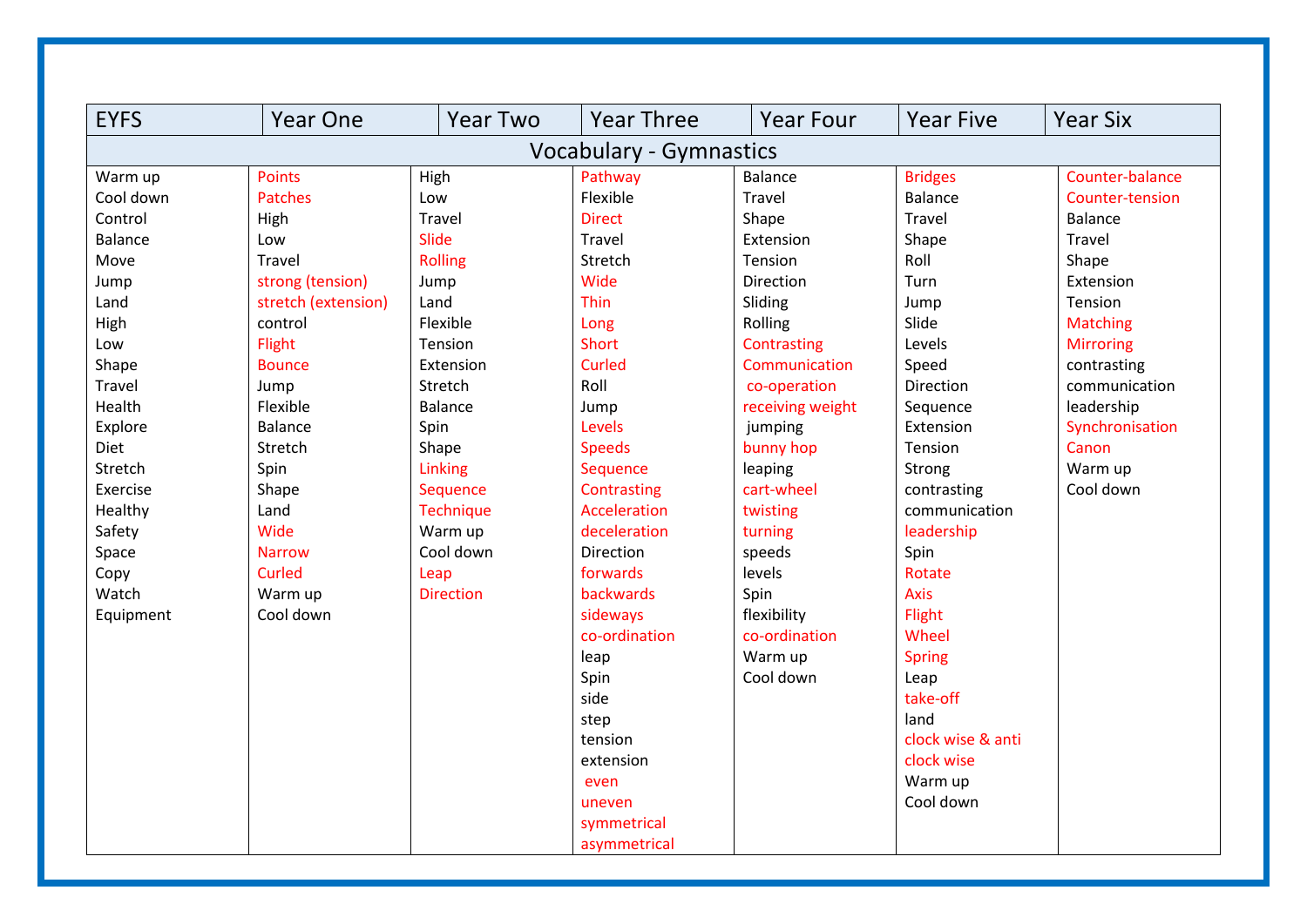|                 |                |                   | balance                   |                    |            |                     |
|-----------------|----------------|-------------------|---------------------------|--------------------|------------|---------------------|
|                 |                |                   | <b>Vocabulary - Games</b> |                    |            |                     |
| Throw           | <b>Actions</b> | Throw             | <b>Dribble</b>            | High               | Chest pass | <b>Dribble Pass</b> |
| Catch           | Throw          | Catch             | Send                      | Low                | push pass  | Invasion            |
| Pass            | Catch          | Pass              | Pass                      | Space              | space      | Signal              |
| Roll            | Pass           | Receive           | Receive                   | Opponent           | opponent   | Receive             |
| <b>Bounce</b>   | Receive        | <b>Bounce</b>     | Calling                   | target             | target     | Tackle              |
| Stop            | <b>Bounce</b>  | Roll              | Signalling                | throw              | movement   | Defend              |
| Looking         | Roll           | Control           | Space                     | catch              | accurate   | Attack              |
| Stopping        | <b>Dribble</b> | <b>Dribble</b>    | Movement                  | feed               | control    | Accuracy            |
| Warm up         | Hit            | Hit               | scoring                   | aiming             | signalling | team work           |
| Cool down       | Space          | Space             | High                      | Chest pass         | balance    | strategy            |
| Control         | Move           | Move              | Low                       | agility            | strength   | agility             |
| Large movements | Safety         | Safety            | <b>Tactics</b>            | push pass          | agility    | space               |
| Small movements | Looking        | Looking           | Space                     | <b>Bounce pass</b> | Throw      | control             |
| Move            | stopping       | Stopping          | Opponent                  | Opponent           | Send       | dodging             |
| Health          | control        | Evaluate          | target                    | Movement           | Receive    | technique           |
| Explore         | target         | controlling       | throw                     | Accurate           | Catch      | Throw               |
| <b>Diet</b>     | aiming         | defender          | catch                     | dodging            | Calling    | Send                |
| Exercise        | Warm up        | attackers         | Evaluate                  | Control            | dodging    | Catch               |
| Healthy         | Cool down      | <b>Rules</b>      | feed                      | Signalling         | Striking   | Calling             |
| Safety          | team work      | Warm up           | aiming                    | Evaluate           | Hitting    | Striking            |
| Space           |                | Cool down         | striking                  | <b>Tactics</b>     | Fielding   | Hitting             |
| Copy            |                | Calling           | hitting                   | Overarm            | Chasing    | Fielding            |
| Watch           |                | <b>Signalling</b> | Rules                     | under arm          | Rolling    | Chasing             |
| Equipment       |                | team work         | Overarm                   | Rules              | Movement   | Rolling             |
| team work       |                |                   | under arm                 | Warm up            | team work  | <b>Bowling</b>      |
|                 |                |                   | fielding                  | Cool down          | Overarm    | Overarm             |
|                 |                |                   | Net games                 |                    | under arm  | under arm           |
|                 |                |                   | chasing                   |                    | scoring    | space movement      |
|                 |                |                   | rolling                   |                    | Evaluate   | scoring             |
|                 |                |                   | barrier                   |                    | Health     | Fitness             |
|                 |                |                   | space                     |                    | Fitness    | Well-being          |
|                 |                |                   | movement                  |                    | Well-being | Evaluate            |
|                 |                |                   | scoring                   |                    | Tactical   | Warm up             |
|                 |                |                   | Warm up                   |                    | Warm up    | Cool down           |